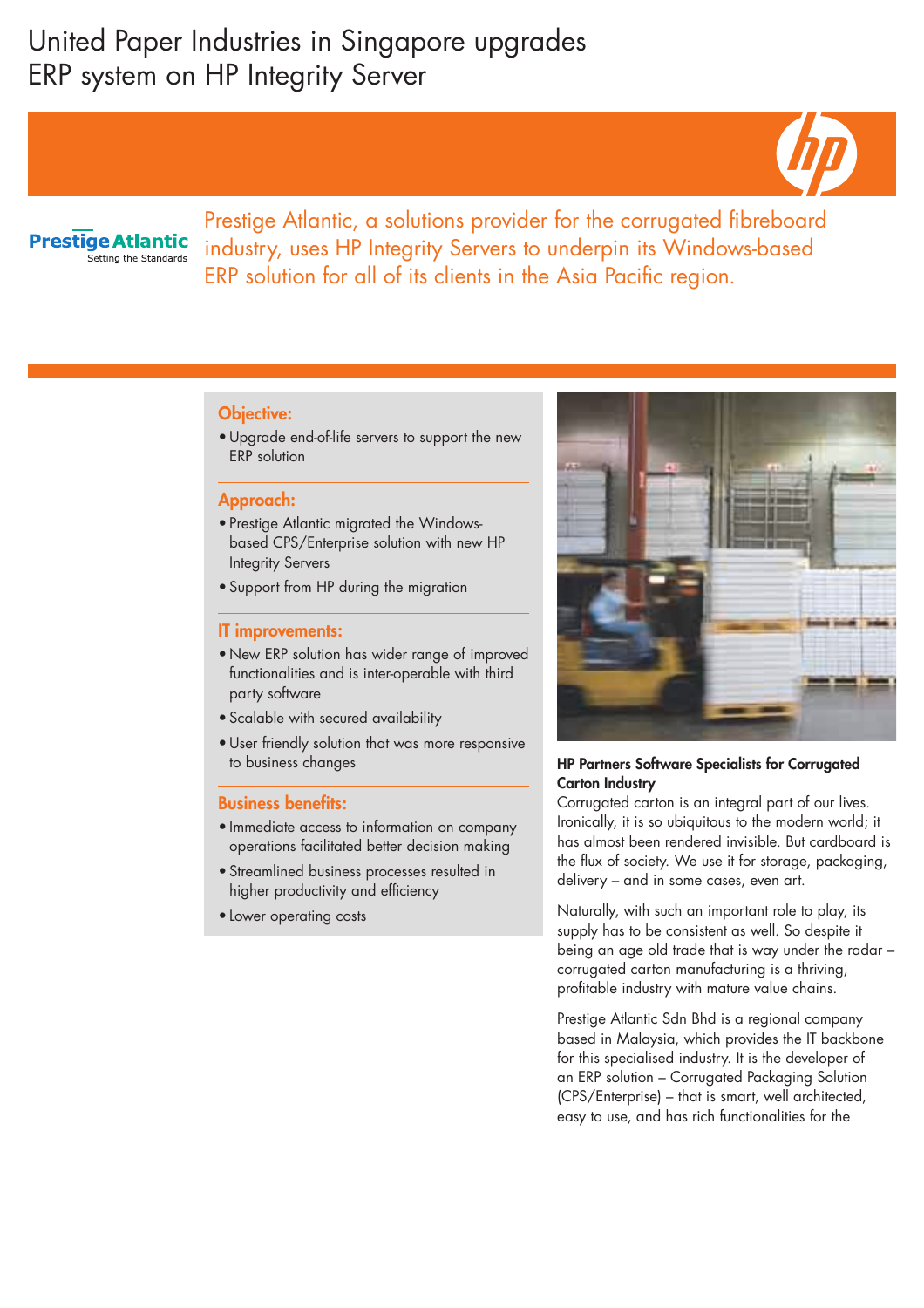# **Technical** Requirements for CPS/Enterprise

The ERP Solution Designed for the Corrugated Carton Industry • HP Integrity Servers

- HP-UX OS, Windows or LINUX
- HP Smart UPS



operations of corrugated carton manufacturing. Prestige Atlantic has bundled HP's range of Integrity Servers with its ERP software as a total solution for different manufacturers around the region.

### Accelerating Business Growth

Prestige Atlantic's CPS/Enterprise benefits the industry in many ways. It helps customers:

- Streamline business processes
- Improve productivity, efficiency and responsiveness
- Reduce cost through increased flexibility
- Provide immediate access to enterprise information
- Make better decisions
- Adapt to business changes
- Collaborate over the Internet

Jeffrey HK Lye, Business Solutions Director, Prestige Atlantic, recalled that they chanced upon HP servers in the early years, upon the recommendation of an IT director.

"In 1993, we were negotiating on our second project and the customer's IT director insisted the solution must be run on a UNIX machine," he said. "We agreed to port from DOS to UNIX and decided to sign-up with HP and port our solution to HP-UX 10.20."

From that fateful partnership, Prestige Atlantic has worked with HP on many of their projects over the years.

#### Prestige Atlantic - An HP partner for Industryspecific Solutions

Prestige Atlantic was founded in 1993. It is headquartered in Kuala Lumpur, Malaysia, and has regional business partners in strategic parts of Asia.

Prestige Atlantic's family of enterprise solutions – CPS/Enterprise (Corrugated Packaging Industry), Pmix/3 (Paper Mills Manufacturing) and e-Green (Waste Recycle Business), along with Prestige Atlantic's comprehensive services – enable small and mid-sized companies to implement an integrated system for managing order entry, production, shop floor tracking, distribution, inventory, accounting and customer relationship functions quickly and cost-effectively.

With more than 100 installations, many successful and innovative organisations use Prestige Atlantic software to help manage their businesses.

Through the years, Prestige Atlantic has provided sales and technical training, and encouraged the company through various sales awards and incentives. HP also assigned an accounts manager to facilitate different programs, like DSPP – which is a research and development assistance program, and Alliance One and Partner Connect – which are Go-To-Market programs.

To further strengthen the relation between HP and Prestige Atlantic, HP allocated marketing funds through HP Commercial Business Plans (CBP), and assisted in loan units for demos and proof-of-concept projects.

"We signed up an Elite Partnership (ISV) and HP DSPP with HP," said Jeffrey. "Through these programs, we worked on CBP with HP Tier-1 Partners across Asia Pacific. We have already signed three CBPs across Malaysia, Indonesia and the Philippines."

### Lowering Costs with New Implementations

One of Prestige Atlantic's long-term clients is United Paper Industries (UPI) in Singapore. Utilising HP's hardware with Prestige Atlantic's industry-specific software, UPI was able to increase its business efficiencies while reducing IT costs.

UPI first installed CPS/Enterprise in 1999. By 2006, the old server had reached the end of life. When Prestige Atlantic approached UPI to upgrade the CPS/Enterprise solution to the latest graphical user interface version, the company decided to migrate with an HP server as a total solution.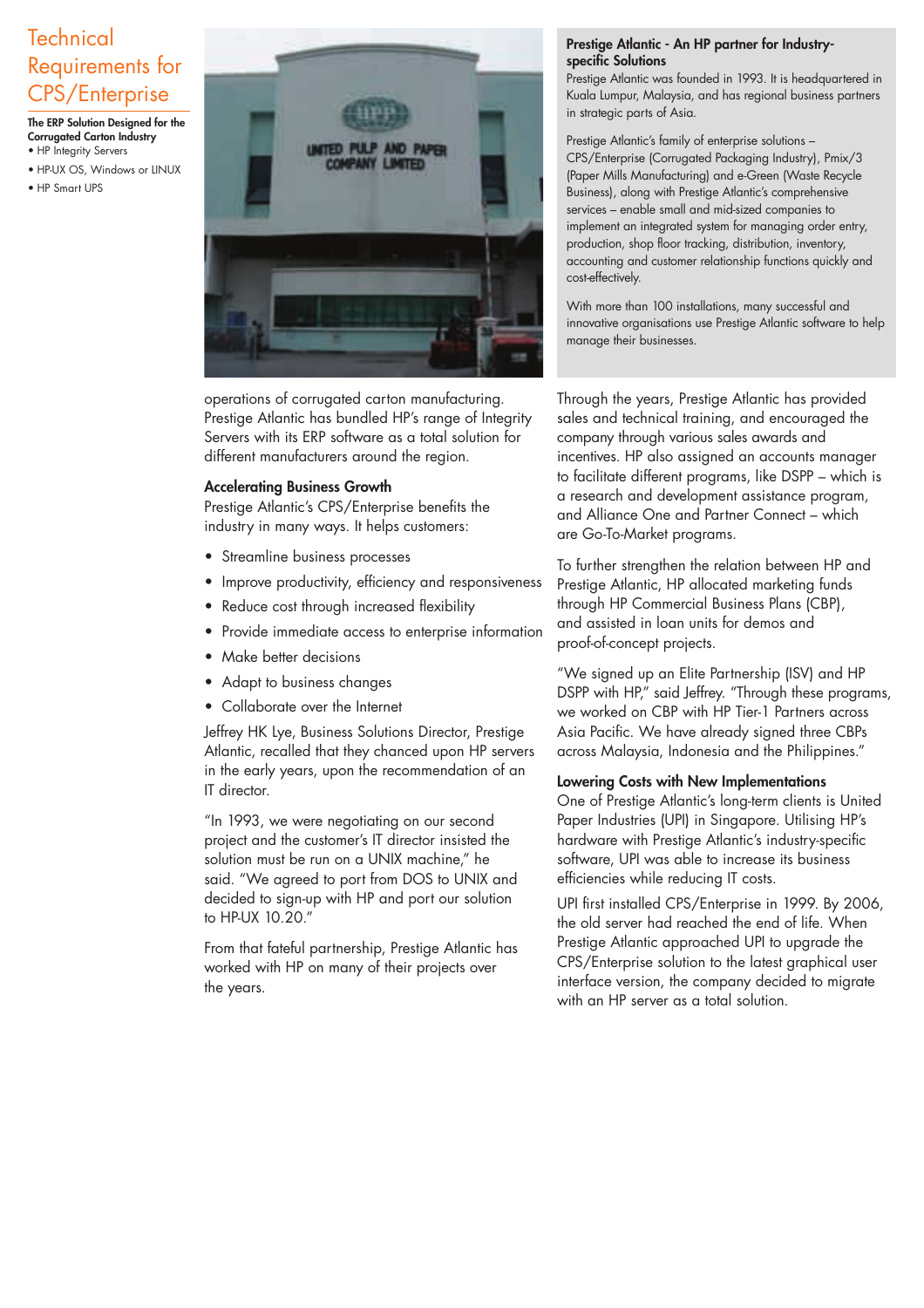

Said Wong Ee Leong, Operation/Support Manager, UPI, "Prestige Atlantic has upgraded their software to Windows-based, so we needed a stronger server to support this ERP solution. Since HP's solution is cost effective, we decided to go for this upgrade."

According to Jeffrey HK Lye, Prestige Atlantic already had many experiences installing the new version of CPS/Enterprise with HP servers around the region. Further, staff from HP was on hand to support any hardware integration problems. As such, UPI's migration was completed without major glitches.

"The whole migration took about two weeks. The downtime was over the weekend, so that it wouldn't affect the operations," he said.

The system now services between 35 to 40 employees in UPI, and is being utilised in all of the departments in company. These include an array of operations, from sales, quotations, scheduling, costing, shop floor tracking, warehouse, logistics and accounting.

"This new Windows-based software has given us a lot of extra functions," said Wong. "It is definitely much easier for us now, in terms of rich functionalities and inter-operation with third-party software."

With the new installation, UPI is able to reduce its IT operation cost by 40%. This is a significant cost saving while receiving new functionalities.

## Future collaboration

The corrugated carton industry continues to be a market that is largely untapped in terms of IT implementations. Prestige Atlantic predicts that IT adoption remains high in South East Asia and China (see Figure 1).

| <b>Forecast IT adaption rates</b> |  |     |     |     |      |
|-----------------------------------|--|-----|-----|-----|------|
| Singapore                         |  |     |     |     | 100% |
| China                             |  |     |     | 75% |      |
| Malaysia                          |  |     |     | 75% |      |
| Indonesia                         |  |     | 50% |     |      |
| Philipines                        |  |     | 50% |     |      |
| Vietnam                           |  |     | 50% |     |      |
| Cambodia                          |  | 25% |     |     |      |
| Others                            |  | 25% |     |     |      |
|                                   |  |     |     |     |      |

Figure 1

Having identified that HP Integrity Server is the right platform for their latest solutions, Prestige Atlantic will continue to work with HP to promote its software to the region. This is because HP Integrity Servers have the options to meet virtually any computing need. They provide flexible capacity, secured availability, and simplified management, which are key benefits that compliment the ERP software.

Jeffrey HK Lye explained, "Under the CBP, HP provides financial assistance and marketing resources. Therefore, we are pleased that our solution is also co-branded with HP"